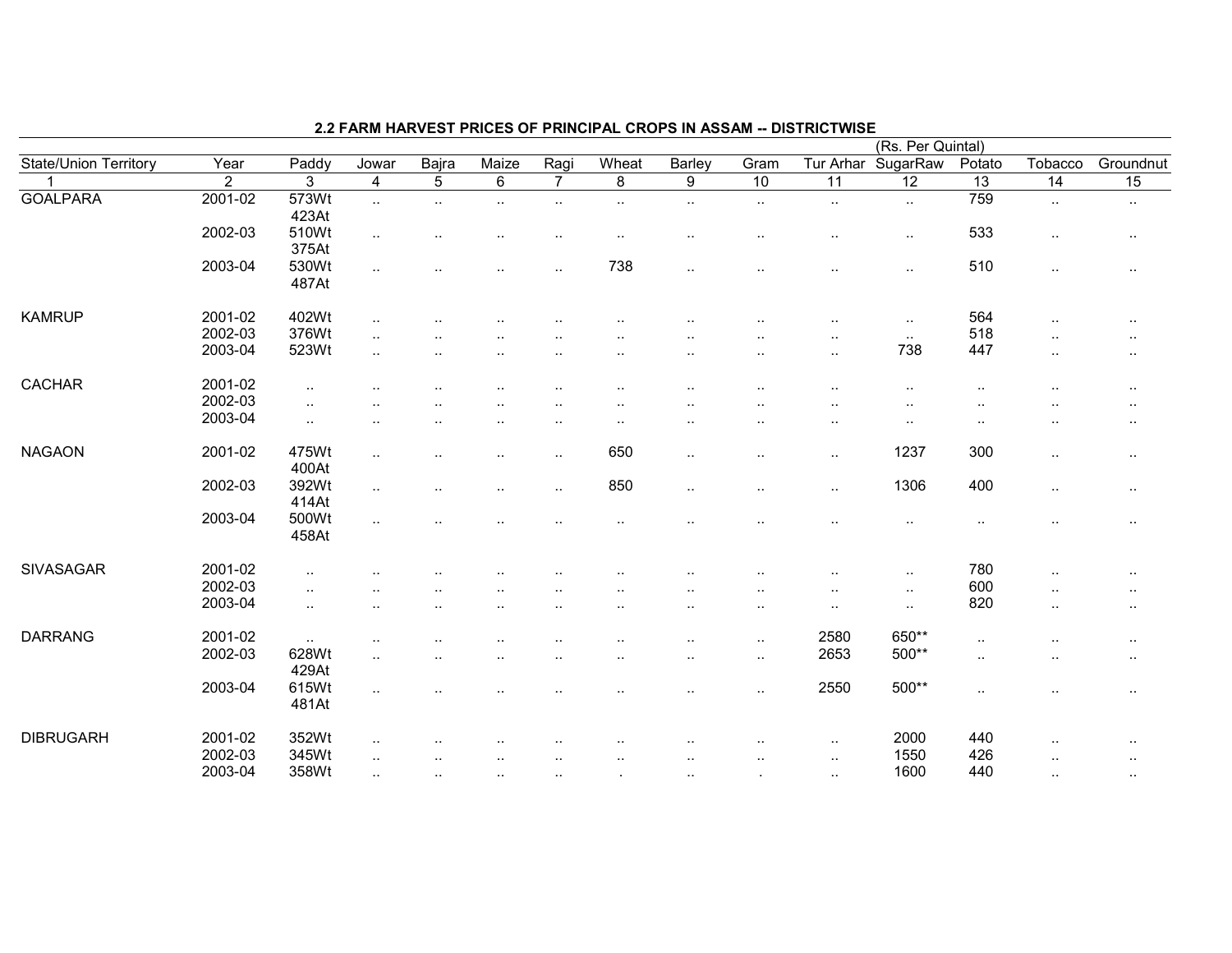|                              |                |                |                         |                |                |                |                      |                |                      |                      | (Rs. Per Quintal)    |           |                 |           |
|------------------------------|----------------|----------------|-------------------------|----------------|----------------|----------------|----------------------|----------------|----------------------|----------------------|----------------------|-----------|-----------------|-----------|
| State/Union Territory        | Year           | Paddy          | Jowar                   | Bajra          | Maize          | Ragi           | Wheat                | Barley         | Gram                 | Tur Arhar            | SugarRaw             | Potato    | Tobacco         | Groundnut |
|                              | $\overline{2}$ | 3              | $\overline{\mathbf{4}}$ | $\overline{5}$ | $\overline{6}$ | $\overline{7}$ | $\overline{8}$       | $\overline{9}$ | 10                   | 11                   | 12                   | 13        | $\overline{14}$ | 15        |
| <b>LAKHIMPUR</b>             | 2001-02        | 420Wt<br>361At | $\sim$                  | $\cdot$ .      | $\cdot$ .      | $\ddotsc$      | $\sim$               | $\cdot$ .      | $\cdot$ .            | $\sim$               | $\sim$               | 733       | $\cdot$ .       | $\cdot$ . |
|                              | 2002-03        | 446Wt<br>357At | $\ddotsc$               |                |                | $\ddotsc$      | 550                  | $\cdot$ .      | $\cdot$ .            | $\sim$ $\sim$ $\sim$ | $\cdot$ .            | 700       | $\cdot$ .       | $\sim$    |
|                              | 2003-04        | 465Wt<br>359At | $\cdot$ .               |                |                |                | $\sim$               |                | $\ddotsc$            | $\ddotsc$            | $\cdot$ .            | 800       | $\sim$          | $\cdot$ . |
| KARBIANGLONG                 | 2001-02        | 544Wt<br>465At | $\ldots$                |                |                | ٠.             | 800                  | $\cdot$ .      | $\sim$               | $\sim$               | 1819<br>331**        | 744       | 4000            | $\sim$    |
|                              | 2002-03        |                | $\ddotsc$               |                | $\cdot$ .      |                | $\cdot$ .            | $\ddotsc$      | 2000                 | $\sim$               | $300**$              | $\sim$    | $\sim$          | $\sim$    |
|                              | 2003-04        | $\ddotsc$      | $\cdot$ .               | $\cdot$ .      | $\cdot$ .      |                | $\cdot$ .            | $\cdot$ .      | $\sim$               | $\ddotsc$            | $\ldots$             | 567       | $\ldots$        | $\sim$    |
| NORTH CACHAR<br><b>HILLS</b> | 2001-02        | $\ddotsc$      |                         |                |                |                | $\ddot{\phantom{a}}$ | $\ddotsc$      | $\sim$               | $\ddotsc$            | $\ddotsc$            | $\cdot$ . | $\ddotsc$       | $\sim$    |
|                              | 2002-03        | $\ddotsc$      |                         |                |                |                | . .                  | $\ddotsc$      | ٠.                   |                      |                      | $\cdot$ . | $\cdot$ .       | $\cdots$  |
|                              | 2003-04        | $\cdot$ .      |                         |                |                |                | . .                  |                | $\ddot{\phantom{a}}$ |                      | . .                  |           |                 | $\cdots$  |
| <b>TINSUKIA</b>              | 2001-02        |                |                         |                |                |                |                      | ٠.             | ٠.                   |                      |                      |           |                 | $\cdots$  |
|                              | 2002-03        | ٠.             |                         |                |                |                |                      |                | $\ddotsc$            |                      |                      |           |                 | $\cdots$  |
|                              | 2003-04        | ٠.             | . .                     |                |                |                |                      |                | ٠.                   |                      | $\ddotsc$            | ٠.        |                 | $\sim$    |
| <b>KOKRAJHAR</b>             | 2001-02        | 596Wt<br>598At | $\cdot$ .               |                |                |                | ٠.                   |                | $\sim$               | $\sim$               | $\cdot$ .            | 783       | $\cdot$ .       | $\sim$    |
|                              | 2002-03        | 567Wt<br>571At | $\ddotsc$               | $\cdot$ .      | $\cdot$ .      | $\sim$         | $\cdot$ .            | $\ddotsc$      | $\ddotsc$            | $\sim$               | $\sim$               | 629       | $\sim$          | $\sim$    |
|                              | 2003-04        | 557Wt<br>502At | $\ddotsc$               |                | $\cdot$ .      | $\ddotsc$      | 550                  | $\cdot$ .      | $\ddotsc$            | $\sim$               | $\ddot{\phantom{1}}$ | 420       | $\ldots$        | $\sim$    |
| <b>BARPETA</b>               | 2001-02        | 611Wt<br>595At | $\sim$                  |                |                |                | ٠.                   | ٠.             | $\ddot{\phantom{1}}$ | $\sim$               | $\cdot$ .            | 659       | $\cdot$ .       | $\cdot$ . |
|                              | 2002-03        | 546Wt<br>573At | $\ddotsc$               | $\cdot$        | $\cdot$        |                | $\cdot$ .            | $\cdots$       | $\sim$               | $\sim$               | $\sim$               | 661       | $\sim$          | $\sim$    |
|                              | 2003-04        | 518Wt<br>543At | $\ldots$                |                | $\cdot$ .      |                | $\cdot$ .            | $\ddotsc$      | $\sim$               | $\sim$               | $\sim$               | 682       | $\ldots$        | $\sim$    |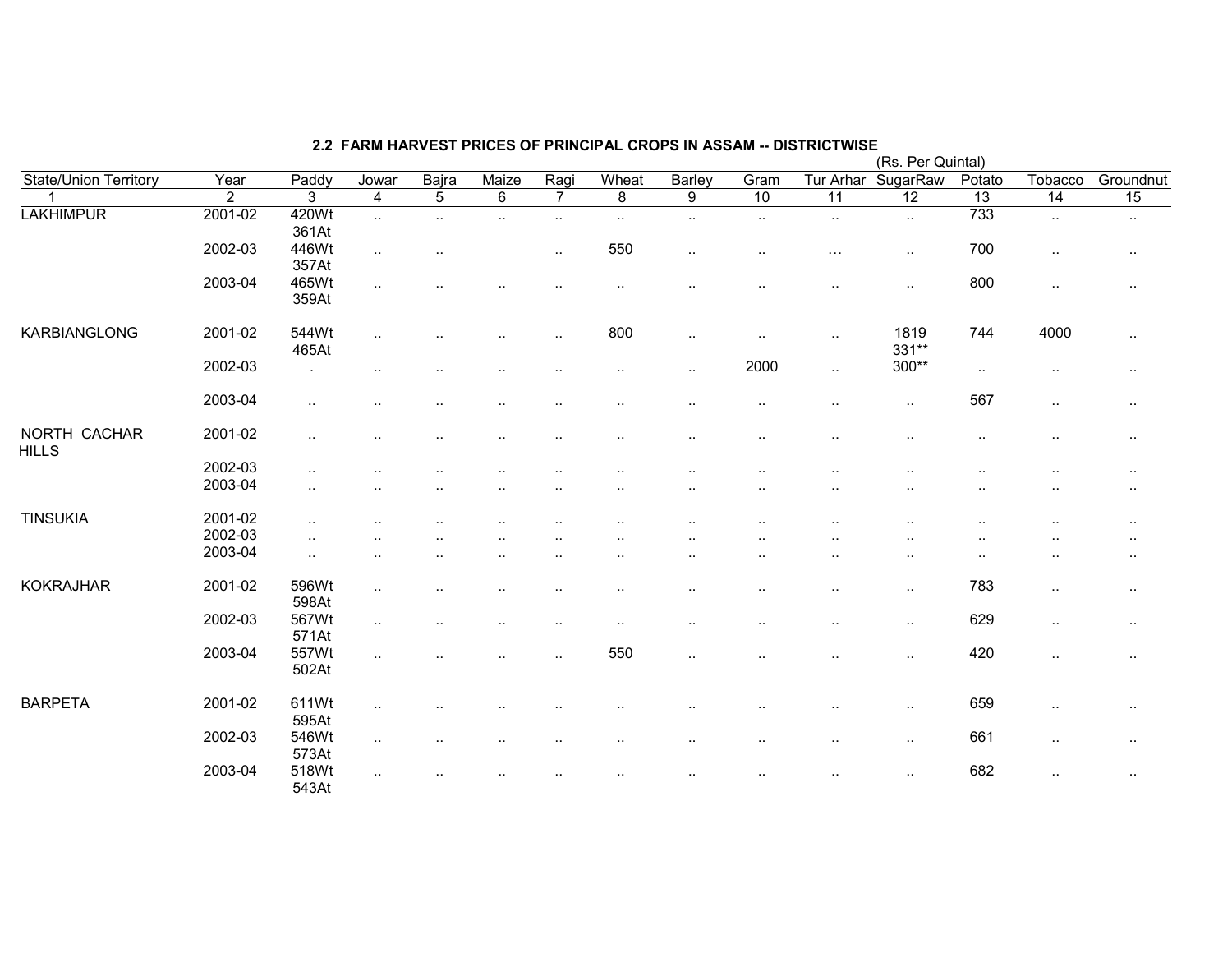|                       |         |       |                        |               |        |                      |                      |                      |                      |           | (Rs. Per Quintal) |        |           |               |
|-----------------------|---------|-------|------------------------|---------------|--------|----------------------|----------------------|----------------------|----------------------|-----------|-------------------|--------|-----------|---------------|
| State/Union Territory | Year    | Paddy | Jowar                  | Bajra         | Maize  | Ragi                 | Wheat                | Barley               | Gram                 | Tur Arhar | SugarRaw          | Potato | Tobacco   | Groundnut     |
|                       | 2       | 3     | 4                      | 5             | 6      | $\overline{7}$       | 8                    | $9\,$                | 10                   | 11        | 12                | 13     | 14        | 15            |
| <b>SONITPUR</b>       | 2001-02 | 536Wt | $\ddotsc$              | $\ddotsc$     | 450    | $\ddotsc$            | 600                  | $\ldots$             | $\ldots$             | $\sim$    | 1834              | 525    | $\sim$    | $\sim$        |
|                       |         | 400At |                        |               |        |                      |                      |                      |                      |           | 200**             |        |           |               |
|                       | 2002-03 | 556Wt | $\ddotsc$              | $\cdot$ .     | 400    | $\sim$               | 500                  | $\sim$               | $\sim$               | $\sim$    | 1900              | 520    | $\sim$    | $\cdot$ .     |
|                       |         | 375At |                        |               |        |                      |                      |                      |                      |           | 220**             |        |           |               |
|                       | 2003-04 | 544Wt | $\ddotsc$              | $\cdot$ .     | 508    | $\ddot{\phantom{1}}$ | 500                  | $\sim$               | $\cdot$ .            | $\sim$    | 1500              | 483    | $\sim$    | $\cdot$ .     |
|                       |         | 500At |                        |               |        |                      |                      |                      |                      |           | 238**             |        |           |               |
| <b>HAILAKANDI</b>     | 2001-02 | 360Wt | $\ddotsc$              |               |        |                      |                      |                      |                      |           |                   |        |           | $\sim$ $\sim$ |
|                       |         | 363At |                        |               |        |                      |                      |                      |                      |           |                   |        |           |               |
|                       | 2002-03 | 363At | $\ddotsc$              | $\cdot$ .     |        |                      | . .                  |                      |                      |           |                   |        |           | $\sim$ $\sim$ |
|                       | 2003-04 | 365At | $\ddotsc$              |               |        |                      |                      |                      |                      | ٠.        | $\sim$            | ٠.     |           |               |
| <b>BONGAIGAON</b>     | 2001-02 | 640Wt | $\ddot{\phantom{1}}$   | $\ldots$      | 700    | $\sim$               | $\sim$               |                      | ٠.                   | $\sim$    | $\sim$            | 664    | $\cdot$ . | $\cdot$ .     |
|                       |         | 496At |                        |               |        |                      |                      |                      |                      |           |                   |        |           |               |
|                       | 2002-03 | 574Wt | $\ddotsc$              | $\ddotsc$     | 554    | $\sim$               | 607                  | $\cdot$ .            | $\ddot{\phantom{a}}$ |           | $\sim$            | 587    | $\sim$    | $\cdot$ .     |
|                       |         | 433At |                        |               |        |                      |                      |                      |                      |           |                   |        |           |               |
|                       | 2003-04 | 638Wt | $\ddotsc$              |               |        | $\ddot{\phantom{a}}$ | 643                  | $\ldots$             |                      |           | $\cdot$ .         | 546    | $\sim$    |               |
|                       |         | 467At |                        |               |        |                      |                      |                      |                      |           |                   |        |           |               |
| <b>MARIGAON</b>       | 2001-02 | 525Wt | $\ddot{\phantom{a}}$   |               |        |                      |                      |                      |                      | $\sim$    | 1425              | 685    |           | $\sim$ $\sim$ |
|                       |         | 478At |                        |               |        |                      |                      |                      |                      |           |                   |        |           |               |
|                       | 2002-03 | 500Wt | $\sim$                 |               |        |                      | . .                  | $\ddot{\phantom{0}}$ | $\sim$ $\sim$        | $\sim$    | 1400              | 650    | $\sim$    | $\cdot$ .     |
|                       |         | 404At |                        |               |        |                      |                      |                      |                      |           |                   |        |           |               |
|                       | 2003-04 | 529Wt | ٠.                     |               |        |                      | $\ddot{\phantom{0}}$ | $\ddot{\phantom{0}}$ |                      | $\sim$    | $\sim$            | 600    | $\sim$    | $\cdot$ .     |
|                       |         | 464At |                        |               |        |                      |                      |                      |                      |           |                   |        |           |               |
| <b>NALBARI</b>        | 2001-02 | 597Wt | $\ddotsc$              |               |        |                      |                      |                      |                      | ٠.        | $\sim$            | 408    | $\sim$    | $\cdot$ .     |
|                       |         | 464At |                        |               |        |                      |                      |                      |                      |           |                   |        |           |               |
|                       | 2002-03 | 557Wt | $\ddot{\phantom{a}}$ . | $\cdot$ .     |        | $\ddot{\phantom{a}}$ |                      |                      | $\cdot$              | $\cdot$ . | $\sim$            | 493    | $\sim$    | $\cdot$ .     |
|                       |         | 397At |                        |               |        |                      |                      |                      |                      |           |                   |        |           |               |
|                       | 2003-04 | 567At | $\sim$                 | $\sim$ $\sim$ | $\sim$ | $\sim$               | $\sim$               | $\cdot$ .            | $\cdots$             |           | $\sim$ $\sim$     | 522    | $\sim$    |               |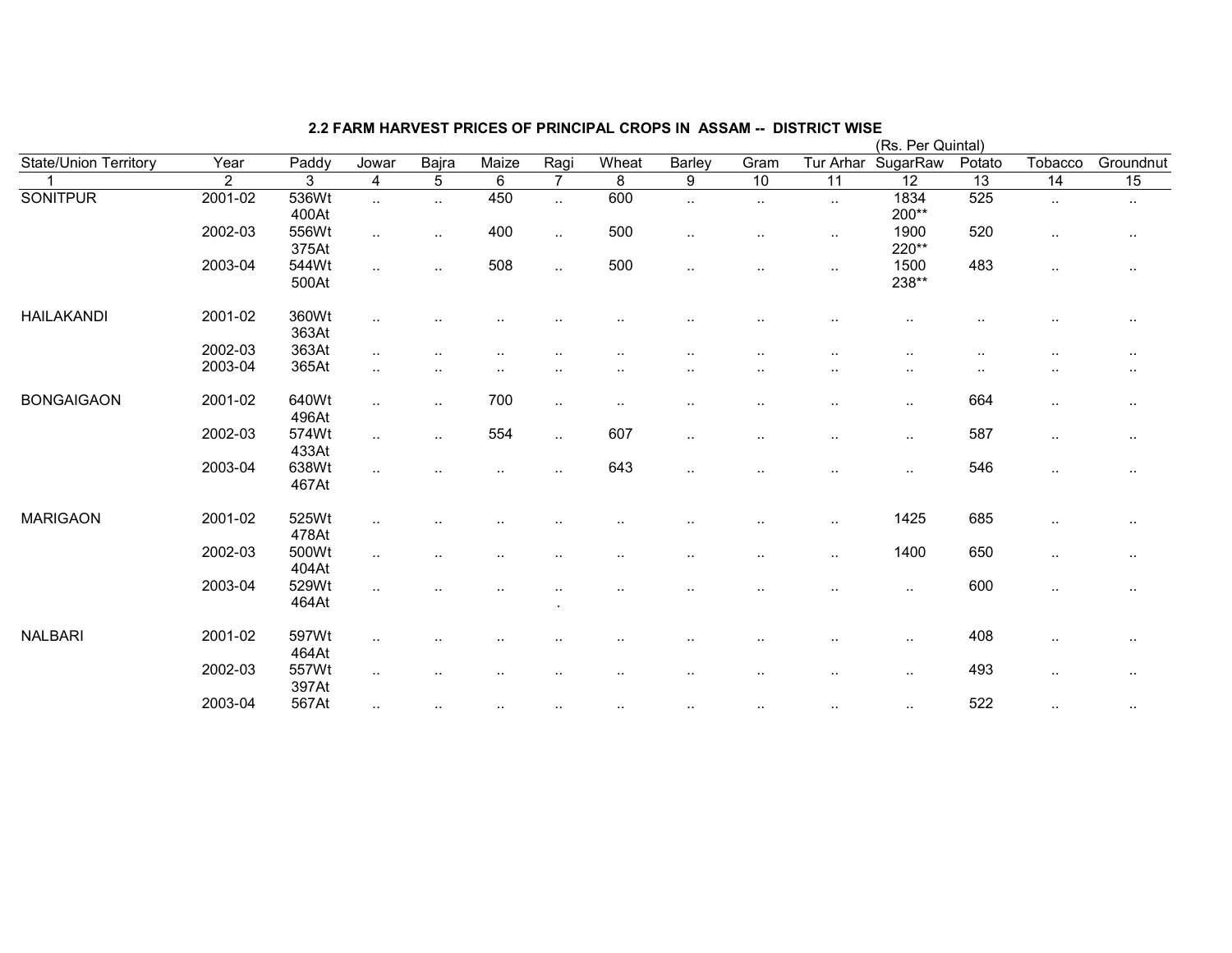|                              |                |                |                         |           |                |                        |           |                      |                      |                      | (Rs. Per Quintal) |                 |                      |                 |
|------------------------------|----------------|----------------|-------------------------|-----------|----------------|------------------------|-----------|----------------------|----------------------|----------------------|-------------------|-----------------|----------------------|-----------------|
| <b>State/Union Territory</b> | Year           | Paddy          | Jowar                   | Bajra     | Maize          | Ragi                   | Wheat     | Barley               | Gram                 | Tur Arhar            | SugarRaw          | Potato          | Tobacco              | Groundnut       |
|                              | $\overline{2}$ | 3              | $\overline{\mathbf{4}}$ | 5         | $6\phantom{1}$ | $\overline{7}$         | 8         | 9                    | 10                   | 11                   | $\overline{12}$   | $\overline{13}$ | $\overline{14}$      | $\overline{15}$ |
| <b>JORHAT</b>                | 2001-02        | 517Wt<br>350At | $\ddotsc$               | $\ldots$  | $\sim$         | $\sim$                 | $\cdot$ . | $\ldots$             | $\sim$               | $\sim$               | $\ldots$          | 738             | $\sim$               | $\sim$          |
|                              | 2002-03        | 644Wt<br>500At | $\sim$                  | $\cdot$ . |                | $\ddot{\phantom{a}}$ . | 300       | $\ddotsc$            | $\cdot$ .            | $\ddot{\phantom{1}}$ | $\ddotsc$         | 550             | $\sim$               | $\sim$          |
|                              | 2003-04        | 500Wt<br>450At | $\sim$                  |           |                |                        |           |                      |                      | $\ddot{\phantom{a}}$ | $\cdot$ .         | 500             | $\ddot{\phantom{1}}$ |                 |
| <b>GOLAGHAT</b>              | 2001-02        | 619Wt          | $\sim$                  |           |                |                        |           |                      |                      | $\sim$               | 1302              | 475             | $\sim$               | $\cdot$ .       |
|                              | 2002-03        | 503Wt<br>330At | $\ddotsc$               |           |                |                        |           |                      | $\cdot$ .            | $\sim$               | 1450              | 455             | $\cdot$ .            | $\sim$          |
|                              | 2003-04        | 563At          | $\sim$                  |           |                |                        |           |                      |                      |                      | $\cdot$ .         | $\sim$          | $\ddotsc$            | $\cdot$ .       |
| <b>DHUBRI</b>                | 2001-02        | 541Wt<br>453At | $\sim$                  |           |                |                        |           |                      |                      | $\ddotsc$            | $\cdot$ .         | 719             | $\sim$               | $\sim$          |
|                              | 2002-03        | 544Wt<br>453At | $\sim$                  | $\sim$    | 653            | $\ddotsc$              | 725       | $\ddot{\phantom{a}}$ | $\cdot$ .            | $\ddotsc$            | $\sim$            | 553             | $\sim$               | $\cdot$ .       |
|                              | 2003-04        | 558Wt          | $\sim$                  |           |                | $\ddot{\phantom{a}}$   | 560       | $\cdot$ .            | $\ddotsc$            | $\sim$               |                   | 618             | $\cdot$ .            | $\cdot$ .       |
| <b>DHEMAJI</b>               | 2001-02        | 444Wt<br>350At | $\ddotsc$               |           |                |                        |           |                      |                      |                      | $\sim$            | 658             | $\cdot$ .            | $\cdot$ .       |
|                              | 2002-03        | 417Wt<br>340At | $\ddotsc$               |           |                |                        |           |                      | $\cdot$ .            | . .                  | $\cdot$ .         | 600             | $\sim$               | $\sim$          |
|                              | 2003-04        | 456Wt<br>460At | $\sim$                  |           |                |                        |           |                      | $\ddot{\phantom{0}}$ | ٠.                   |                   | 686             | $\sim$               | $\cdot$ .       |
| <b>KARIMGANJ</b>             | 2001-02        | 577Wt<br>470At | $\sim$                  |           |                |                        |           |                      |                      | $\sim$               | 500**             | 770             | $\sim$               | $\cdot$ .       |
|                              | 2002-03        | 543Wt<br>490At | $\ddotsc$               |           |                |                        |           |                      | $\cdot$ .            | $\sim$               | $\sim$            | 727             | $\sim$               | $\sim$          |
|                              | 2003-04        | 529Wt<br>445At | $\ddotsc$               |           |                |                        |           |                      | $\cdot$ .            | $\sim$               | $\ldots$          | 567             | $\sim$               | $\cdot$ .       |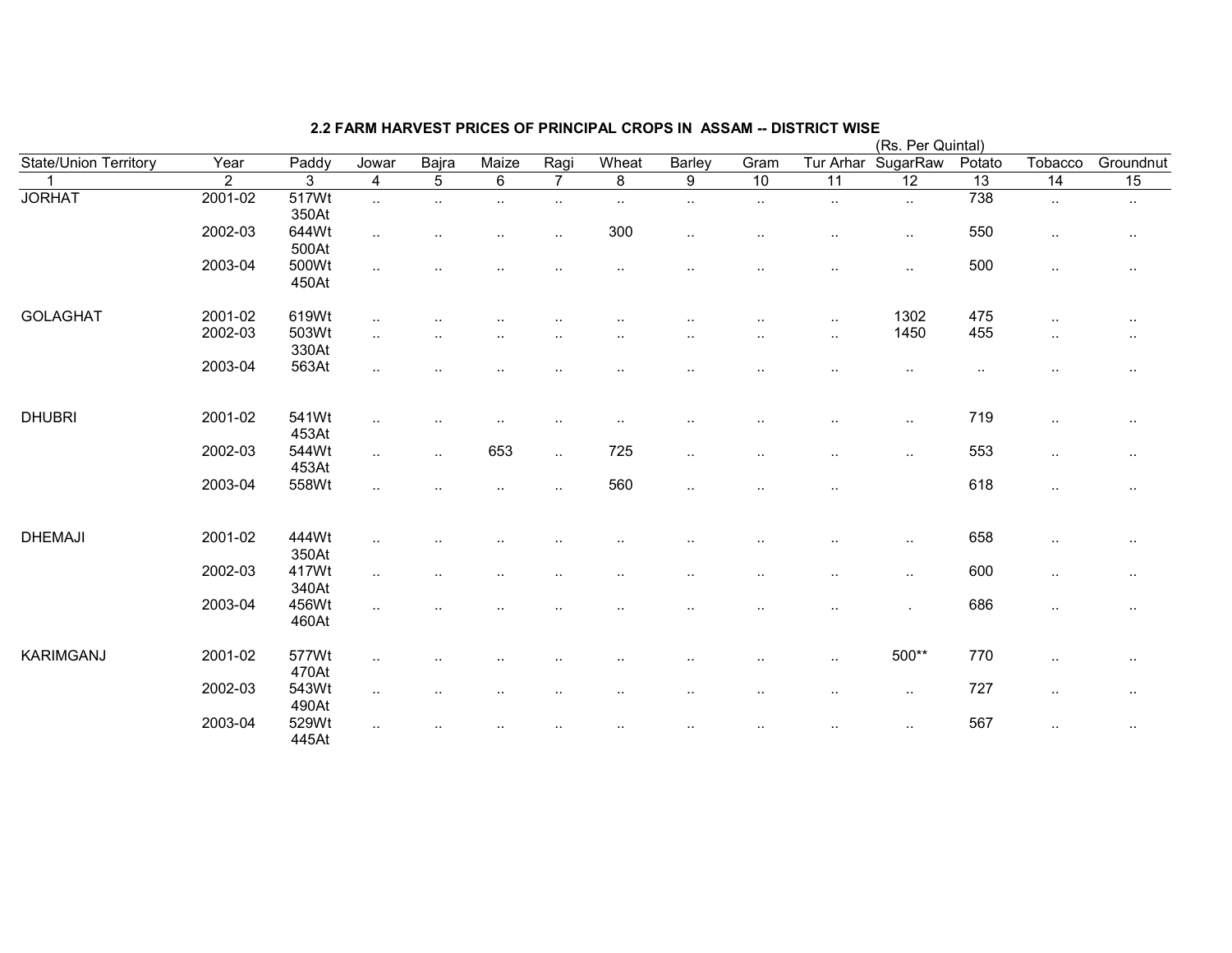|                                                           |         |                |           |           |       |           |       |           |      |           | (RS. Per Quintal) |        |         |           |
|-----------------------------------------------------------|---------|----------------|-----------|-----------|-------|-----------|-------|-----------|------|-----------|-------------------|--------|---------|-----------|
| <b>State/Union Territory</b>                              | Year    | Paddy          | Jowar     | Baira     | Maize | Raqi      | Wheat | Barley    | Gram | Tur Arhar | SugarRaw          | Potato | Tobacco | Groundnut |
|                                                           |         |                |           |           |       |           |       | 9         | 10   |           | 12                | 13     | 14      | 15        |
| <b>ASSAM</b><br><b>(STATE WEIGHTED</b><br><b>AVERAGE)</b> | 2001-02 | 517Wt<br>461At | $\cdot$ . | $\cdot$ . | 450   | .         | 670   | $\cdot$ . | 2062 | 2517      | 359**<br>1471     | 599    | 4000    | . .       |
|                                                           | 2002-03 | 501Wt<br>441At | $\cdot$ . | $\cdots$  | 461   | $\cdot$ . | 706   | $\cdots$  | 2000 | 2517      | 309**<br>1422     | 552    | 4000    | . .       |
|                                                           | 2003-04 | 526Wt<br>478At | $\cdot$ . | $\cdot$ . | 508   | $\cdot$ . | 683   | $\cdots$  | 2000 | 2521      | 430**<br>1505     | 568    | 4000    | . .       |

# 2.2 FARM HARVEST PRICES OF PRINCIPAL CROPS IN ASSAM -- DISTRICTWISE (Rs. Per Quintal)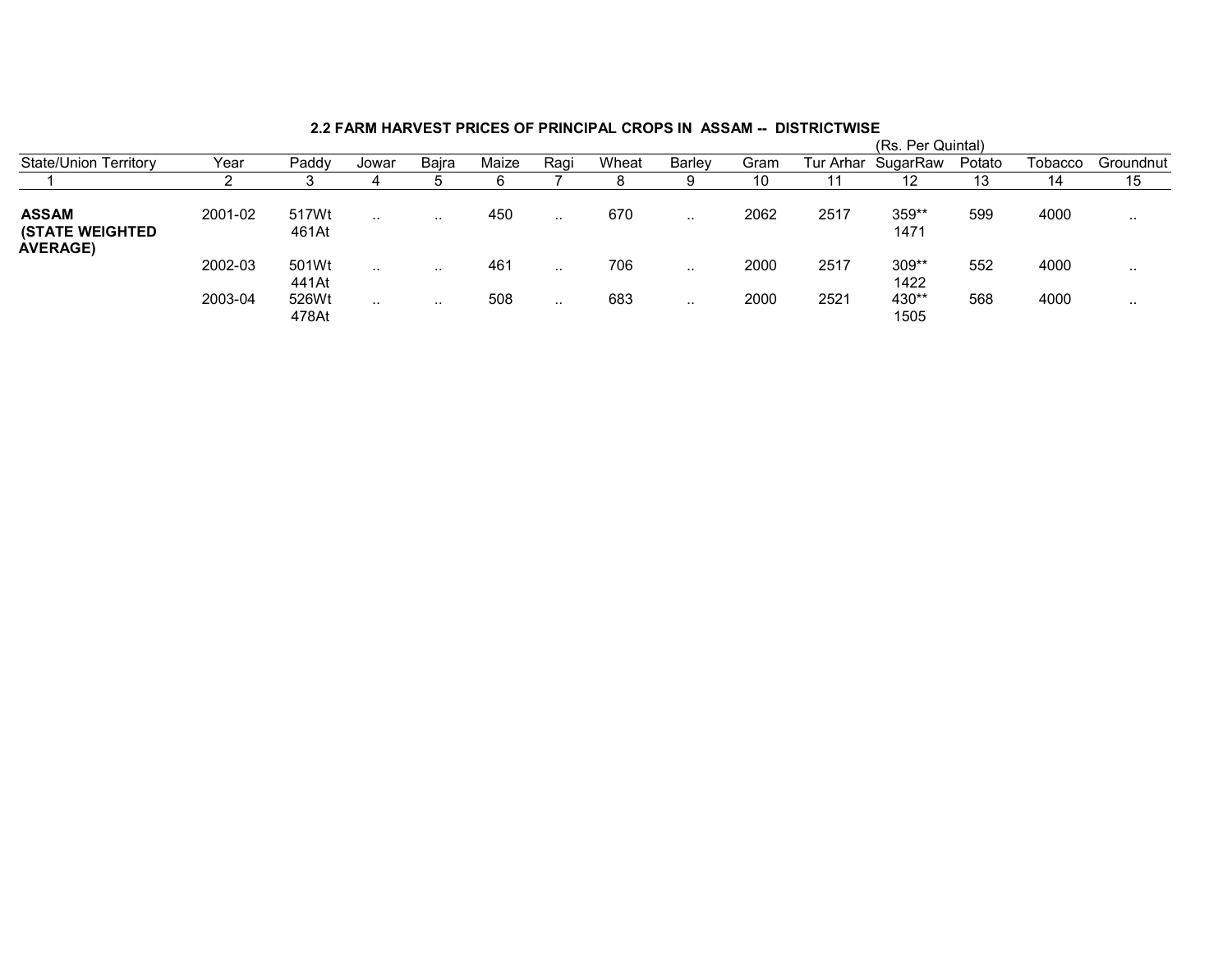|                       |                |                |           |                        |                                     |                      |           |               |               |           | (Rs. Per Quintal) |                      |           |                      |
|-----------------------|----------------|----------------|-----------|------------------------|-------------------------------------|----------------------|-----------|---------------|---------------|-----------|-------------------|----------------------|-----------|----------------------|
| State/Union Territory | Year           |                |           |                        | RapeSeed Sesamum Linseed CasterSeed | Toria                | Cotton    | Jute          | Sunnhemp      | Pepper    | Ginger            | Chilly               | Turmeric  | Mesta                |
|                       |                |                |           |                        |                                     |                      |           |               |               |           |                   | Fresh                | Fresh     |                      |
|                       | $\overline{2}$ | 16             | 17        | 18                     | 19                                  | 20                   | 21        | 22            | 23            | 24        | 25                | 26                   | 27        | 28                   |
| <b>GOALPARA</b>       | 2001-02        | $\cdot$ .      | $\cdot$ . | $\sim$                 | $\sim$                              | $\sim$               | $\ldots$  | 1026          | $\sim$        | $\ldots$  | $\sim$            | 2078                 | $\cdot$ . | $\sim$ $\sim$        |
|                       | 2002-03        | $\ddotsc$      |           |                        | $\sim$                              | $\sim$               | $\cdot$ . | 1000          | $\cdot$ .     | $\cdot$ . | $\sim$            | 1984                 | $\sim$    | $\cdot$ .            |
|                       | 2003-04        | $\cdot$ .      |           |                        |                                     |                      | $\cdot$ . | 627           | $\cdot$ .     | $\sim$    | $\sim$            | 1723                 | 500       | $\cdots$             |
| <b>KAMRUP</b>         | 2001-02        | $\ddotsc$      | $\cdot$ . |                        | $\sim$                              | $\ddot{\phantom{a}}$ | $\cdot$ . | $\sim$        |               | $\cdot$ . | $\sim$            | 1235                 | $\sim$    | $\cdot$ .            |
|                       | 2002-03        | 1742           |           |                        |                                     |                      |           |               |               |           |                   | 1363                 |           |                      |
|                       | 2003-04        | 2256           | $\cdot$ . | $\ddot{\phantom{a}}$   | $\sim$                              | $\ddot{\phantom{a}}$ |           | $\sim$        |               | $\sim$    | $\sim$            | 1263                 | $\cdot$ . | $\cdot$ .            |
|                       |                |                | ٠.        |                        | ٠.                                  | $\ddot{\phantom{a}}$ | $\cdot$ . |               | $\cdot$ .     | $\sim$    | $\sim$            |                      | $\cdot$ . | $\cdot$ .            |
| CACHAR                | 2001-02        | $\cdot$ .      |           |                        |                                     |                      |           |               | $\cdot$ .     | $\cdot$ . | $\sim$            | $\ddot{\phantom{a}}$ | $\cdot$ . | $\sim$               |
|                       | 2002-03        | $\ddotsc$      | ٠.        |                        |                                     |                      |           |               |               |           |                   |                      |           | $\sim$               |
|                       | 200304         | $\cdot$ .      | $\cdot$ . |                        | $\sim$                              | $\sim$               | $\sim$    | $\cdot$ .     |               | $\sim$    | $\cdot$ .         | $\ddot{\phantom{a}}$ |           | $\cdot$ .            |
| <b>NAGAON</b>         | 2001-02        | 1213           | 1100      | $\cdot$ .              |                                     |                      |           |               |               |           |                   | 1500                 |           |                      |
|                       | 2002-03        | 1560           | 900       |                        | $\sim$                              | $\sim$               | $\cdot$ . | $\sim$<br>572 | $\sim$ $\sim$ | $\cdot$ . | $\sim$            | 1240                 | $\cdots$  | $\sim$ $\sim$<br>484 |
|                       | 2003-04        |                | 1000      | $\ddotsc$              | $\ddotsc$                           | $\ddotsc$            | $\cdot$ . | 600           | $\cdot$ .     | $\cdot$ . | $\ddotsc$         |                      | $\ldots$  |                      |
|                       |                | $\sim$         |           | $\ddot{\phantom{a}}$ . | ٠.                                  | $\sim$               | $\cdot$ . |               | $\sim$ $\sim$ | $\sim$    | $\sim$            | $\cdot$ .            | $\cdot$ . | $\sim$               |
| <b>SIVASAGAR</b>      | 2001-02        | $\cdot$ .      | 2733      | $\ddot{\phantom{a}}$   | $\ddotsc$                           |                      |           |               |               | $\sim$    | $\sim$            | 2550                 | $\cdot$ . | $\cdot$ .            |
|                       | 2002-03        | 2467           | 2467      | $\ddot{\phantom{a}}$ . |                                     |                      |           | ٠.            |               | $\sim$    | $\sim$            | 3000                 | $\cdot$ . | $\sim$               |
|                       | 2003-04        | 2740           | 2720      | $\ddot{\phantom{a}}$   | $\sim$                              | $\cdot$ .            |           | $\sim$        |               | $\sim$    | $\sim$            | 2975                 | $\cdot$ . | $\sim$               |
| <b>DARRANG</b>        | 2001-02        |                | 1543      | 1730                   |                                     |                      |           |               |               |           |                   |                      | 433       |                      |
|                       | 2002-03        | $\sim$<br>1111 | 1836      | 2075                   | $\cdot$ .                           | $\ddotsc$            | $\cdot$ . |               |               |           | $\cdot$ .         | $\sim$               | 481       | $\cdot$ .            |
|                       |                |                |           |                        | $\cdot$ .                           | $\sim$               | $\sim$    | $\sim$        | $\sim$        | $\sim$    | $\cdot$ .         | $\sim$               |           | $\cdot$ .            |
|                       | 2003-04        | 1735           | 2286      | 1916                   | $\cdot$ .                           |                      |           | $\sim$        |               | $\sim$    | $\sim$            | $\sim$               | 581       | $\sim$               |
| <b>DIBRUGARH</b>      | 2001-02        | $\cdot$ .      |           | $\ddot{\phantom{a}}$   | $\sim$                              | $\sim$ $\sim$        |           | $\cdot$ .     |               | $\cdots$  | $\sim$            | $\sim$               | $\cdots$  | $\sim$               |
|                       | 2002-03        | $\cdot$ .      |           |                        |                                     |                      | $\cdot$ . | $\cdot$ .     | $\cdot$ .     | $\sim$    | $\cdots$          | 1800                 | $\ddotsc$ | $\cdot$ .            |
|                       | 2003-04        | $\cdot$ .      | $\sim$    | $\sim$                 | $\sim$                              | $\sim$               | $\cdots$  | $\sim$ $\sim$ | $\sim$ $\sim$ | $\cdots$  | $\cdot$ .         | 1800                 | $\cdot$ . | $\sim$               |
|                       |                |                |           |                        |                                     |                      |           |               |               |           |                   |                      |           |                      |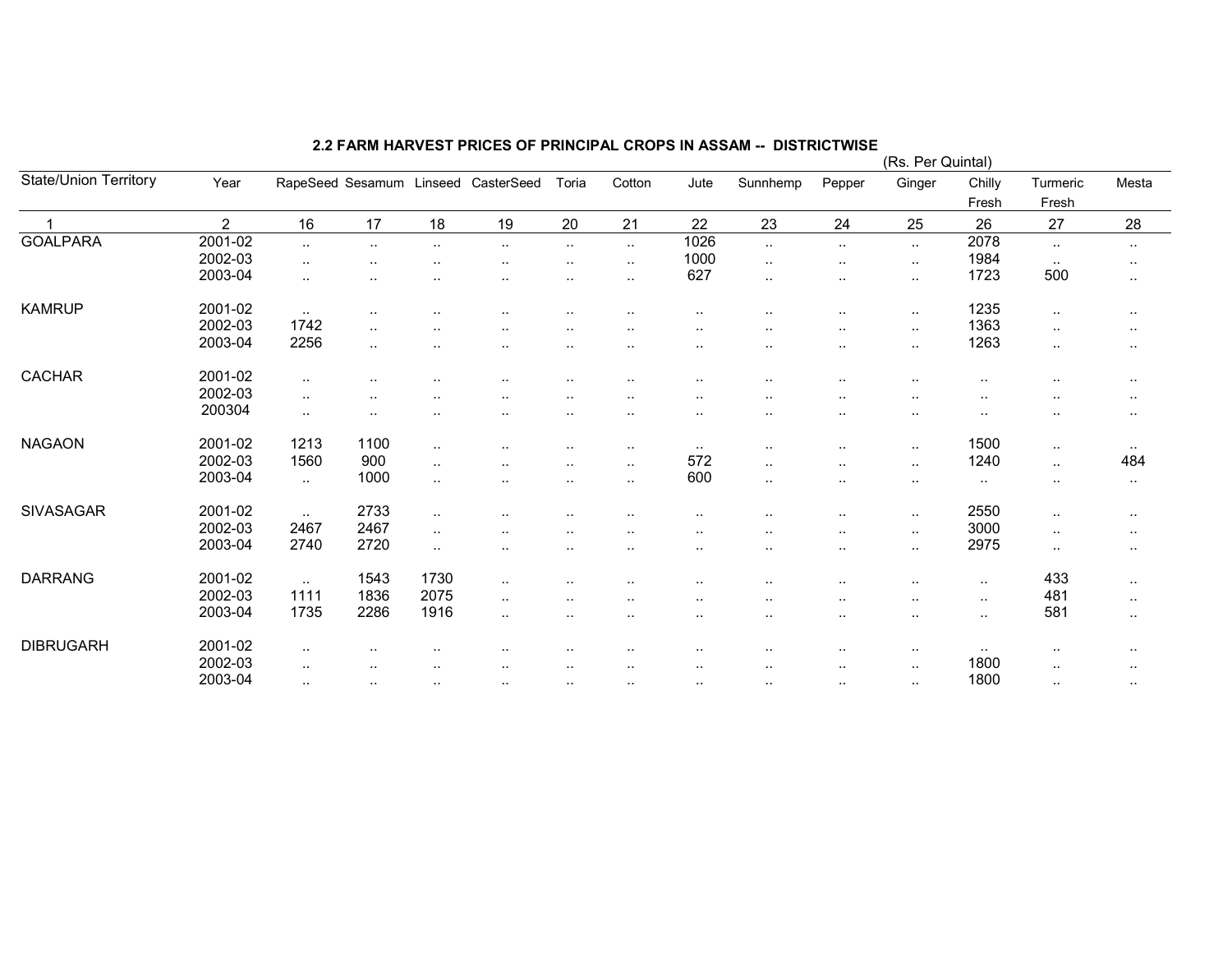|                                     |         |                      |                      |                      |                                     |                      |               |                      |                      |                      | (Rs. Per Quintal) |                      |                   |               |
|-------------------------------------|---------|----------------------|----------------------|----------------------|-------------------------------------|----------------------|---------------|----------------------|----------------------|----------------------|-------------------|----------------------|-------------------|---------------|
| <b>State/Union Territory</b>        | Year    |                      |                      |                      | Rapeseed Sesamum Linseed CasterSeed | Toria                | Cotton        | Jute                 | Sunnhemp             | Pepper               | Ginger            | Chilly<br>Fresh      | Turmeric<br>Fresh | Mesta         |
| $\mathbf 1$                         | 2       | 16                   | 17                   | 18                   | 19                                  | 20                   | 21            | 22                   | 23                   | 24                   | 25                | 26                   | 27                | 28            |
| <b>LAKHIMPUR</b>                    | 2001-02 | $\sim$               | 2500                 | $\ddotsc$            |                                     | $\ddot{\phantom{a}}$ | $\ddotsc$     | $\ddotsc$            | $\cdot$ .            | $\ddotsc$            | $\sim$            | 1235                 | $\sim$            | $\sim$        |
|                                     | 2002-03 | 1300                 | 2500                 | $\ddotsc$            | $\cdot$ .                           |                      |               |                      |                      | $\ddotsc$            | $\sim$            | 1185                 | $\ddotsc$         | $\sim$ $\sim$ |
|                                     | 2003-04 | 1383                 | 2508                 | $\ddotsc$            |                                     |                      |               |                      |                      | ٠.                   | $\sim$            | 1674                 | $\sim$            |               |
|                                     |         |                      |                      |                      |                                     |                      |               |                      |                      |                      |                   |                      |                   | $\sim$        |
| KARBIANGLONG                        | 2001-02 | 2363                 | 2210                 | $\sim$ .             | $\ddot{\phantom{a}}$                | $\ddotsc$            |               |                      |                      | $\cdot$ .            | $\ddotsc$         | 1738                 | 357               | 1080          |
|                                     | 2002-03 | $\ddotsc$            | $\ddotsc$            |                      |                                     |                      |               |                      |                      | $\ddot{\phantom{0}}$ | $\cdot$ .         | $\sim$               | 450               | $\sim$        |
|                                     | 2003-04 | $\sim$               | $\ddotsc$            |                      |                                     |                      |               |                      |                      | $\cdot$ .            | $\sim$            | 1552                 | $\sim$            | $\sim$        |
|                                     |         |                      |                      |                      |                                     |                      |               |                      |                      |                      |                   |                      |                   |               |
| <b>NORTH CACHAR</b><br><b>HILLS</b> | 2001-02 | $\ddotsc$            | $\ddotsc$            |                      | $\ddot{\phantom{a}}$                | $\ddotsc$            |               |                      |                      | $\sim$               | $\sim$            | 1548                 | 600               | $\sim$        |
|                                     | 2002-03 | $\cdot$ .            |                      |                      |                                     |                      |               |                      |                      | $\ddotsc$            | $\sim$            | 1539                 | 648               | $\sim$        |
|                                     | 2003-04 | $\sim$               |                      |                      | $\ddot{\phantom{a}}$                |                      |               | . .                  |                      | $\cdot$ .            | $\sim$            | $\sim$               | 631               | $\sim$        |
|                                     |         |                      |                      |                      |                                     |                      |               |                      |                      |                      |                   |                      |                   |               |
| <b>TINSUKIA</b>                     | 2001-02 | $\ddotsc$            |                      |                      |                                     |                      |               |                      |                      |                      |                   |                      | $\ddotsc$         | $\sim$        |
|                                     | 2002-03 | $\sim$               | $\ddot{\phantom{a}}$ |                      | $\ddot{\phantom{a}}$                |                      |               |                      |                      | $\ddotsc$            |                   | $\ddot{\phantom{a}}$ | $\sim$            | $\sim$        |
|                                     | 2003-04 | $\sim$               | $\ddot{\phantom{a}}$ | $\ddot{\phantom{a}}$ | $\ddot{\phantom{a}}$                | $\ddot{\phantom{a}}$ | $\cdot$ .     | $\ddot{\phantom{a}}$ | $\cdot$ .            | $\cdot$ .            | $\sim$            | $\ddot{\phantom{a}}$ | $\cdot$ .         | $\sim$        |
|                                     |         |                      |                      |                      |                                     |                      |               |                      |                      |                      |                   |                      |                   |               |
| <b>KOKRAJHAR</b>                    | 2001-02 | $\sim$               | 1937                 | $\sim$ $\sim$        | $\ddot{\phantom{a}}$                | $\ddot{\phantom{a}}$ | $\cdot$ .     | 1023                 | $\ddot{\phantom{a}}$ | $\ddotsc$            | $\sim$            | 2570                 | $\ldots$          | 649           |
|                                     | 2002-03 | 1275                 | 1963                 | $\cdot$ .            | $\ddot{\phantom{a}}$                | $\ddot{\phantom{a}}$ | $\cdot$ .     | 921                  |                      | $\cdot$ .            | $\sim$            | 2143                 | $\sim$            | 625           |
|                                     | 2003-04 | 1745                 | 1600                 | $\ddotsc$            | $\ddot{\phantom{a}}$                | $\ddotsc$            | $\ldots$      | 748                  | $\cdot$ .            | $\sim$               | $\sim$            | 1086                 | $\ldots$          | 669           |
|                                     |         |                      |                      |                      |                                     |                      |               |                      |                      |                      |                   |                      |                   |               |
| <b>BARPETA</b>                      | 2001-02 | $\ddotsc$            | 1663                 | $\cdot$ .            |                                     |                      | $\cdot$ .     | 880                  | $\ddot{\phantom{a}}$ |                      | $\ddotsc$         | 1254                 | $\cdot$ .         | $\sim$        |
|                                     | 2002-03 | $\ldots$             | $\ddotsc$            | ٠.                   | $\ddot{\phantom{a}}$                | $\ddotsc$            | $\ddotsc$     | 799                  | $\cdot$ .            | $\sim$               | $\sim$            | $\sim$               | $\sim$            | $\sim$        |
|                                     | 2003-04 | $\sim$               | $\sim$               | $\cdot$ .            | $\cdot$ .                           | $\cdot$ .            | $\sim$        | 715                  | $\cdot$ .            | $\cdot$ .            | $\sim$            | $\sim$ $\sim$        | $\sim$            | $\sim$        |
|                                     |         |                      |                      |                      |                                     |                      |               |                      |                      |                      |                   |                      |                   |               |
| <b>SONITPUR</b>                     | 2001-02 | 819                  | 1500                 | $\sim$               | $\ddot{\phantom{a}}$                |                      | $\cdot$ .     | 775                  | $\ddotsc$            | $\cdot$ .            | $\sim$            | 1920                 | 493               | $\sim$        |
|                                     | 2002-03 | 980                  | 1729                 | 1100                 | $\ddotsc$                           | $\ddot{\phantom{a}}$ | $\cdot$ .     | 700                  | $\ddotsc$            | $\cdot$ .            | $\sim$            | 2051                 | 400               | $\sim$        |
|                                     | 2003-04 | 1648                 | 2071                 | 1200                 | $\ddotsc$                           | $\ddot{\phantom{a}}$ | $\ldots$      | 769                  | $\ldots$             | $\cdot$ .            | $\sim$            | 1905                 | 600               | $\sim$        |
|                                     |         |                      |                      |                      |                                     |                      |               |                      |                      |                      |                   |                      |                   |               |
| <b>HAILAKANDI</b>                   | 2001-02 | $\cdot$ .            |                      |                      |                                     |                      | $\sim$ $\sim$ | 1050                 |                      |                      |                   | $\sim$               | 318               | $\sim$ $\sim$ |
|                                     | 2002-03 | $\ddotsc$            |                      |                      | $\ddotsc$                           |                      | $\cdot$ .     | 1050                 | $\ldots$             | $\cdot$ .            | $\ddotsc$         | $\ldots$             | 405               | $\sim$        |
|                                     | 2003-04 | $\ddot{\phantom{a}}$ | $\sim$               | $\cdot$ .            | $\ddot{\phantom{a}}$                |                      | $\ddotsc$     | 1050                 | $\cdot$ .            | $\cdot$ .            | $\ddotsc$         | $\sim$ $\sim$        | 541               | $\sim$        |
|                                     |         |                      |                      |                      |                                     |                      |               |                      |                      |                      |                   |                      |                   |               |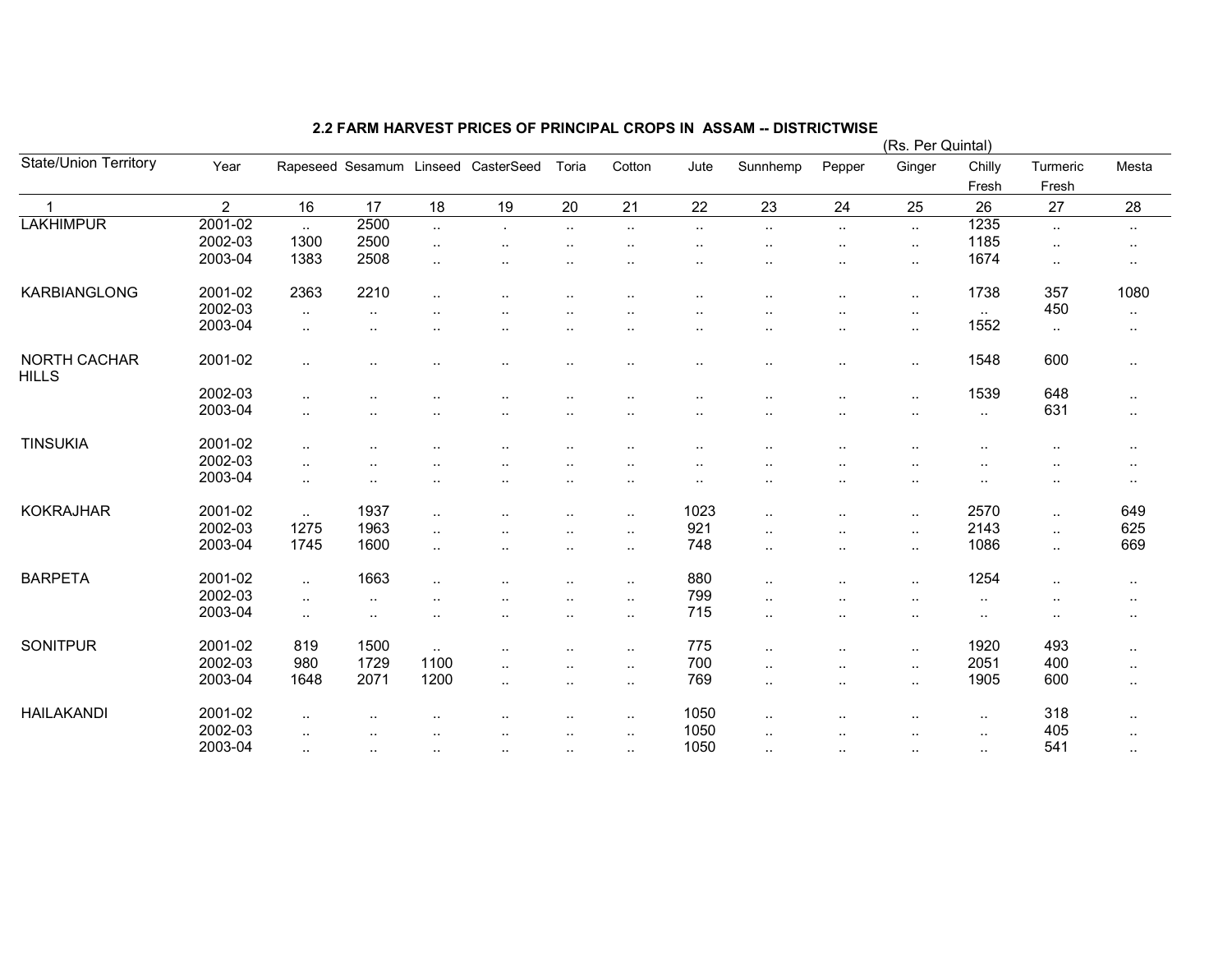|                              |         |           |               |                      |                                     |                      |                      |                      |                      |                      | (Rs. Per Quintal)    |                 |                   |           |
|------------------------------|---------|-----------|---------------|----------------------|-------------------------------------|----------------------|----------------------|----------------------|----------------------|----------------------|----------------------|-----------------|-------------------|-----------|
| <b>State/Union Territory</b> | Year    |           |               |                      | Rapeseed Sesamum Linseed CasterSeed | Toria                | Cotton               | Jute                 | Sunnhemp             | Pepper               | Ginger               | Chilly<br>Fresh | Turmeric<br>Fresh | Mesta     |
| $\mathbf 1$                  | 2       | 16        | 17            | 18                   | 19                                  | 20                   | 21                   | 22                   | 23                   | 24                   | 25                   | 26              | 27                | 28        |
| <b>BONGAIGAON</b>            | 2001-02 | 1228      | 1423          | $\ddotsc$            |                                     | $\sim$               | $\cdot$ .            | 876                  | $\ddotsc$            | $\ldots$             | $\sim$               | 1517            | $\ddotsc$         | 513       |
|                              | 2002-03 | 1608      | 1821          | $\sim$               |                                     | $\sim$               | $\cdot$ .            | 802                  | $\ldots$             | $\cdot$ .            | $\sim$               | 1455            | $\sim$            |           |
|                              | 2003-04 | 1698      | 1767          |                      |                                     |                      |                      | 710                  |                      |                      |                      | 1684            |                   | $\sim$    |
|                              |         |           |               | $\ldots$             |                                     | $\sim$               | $\ddotsc$            |                      | $\cdot$ .            | $\sim$               | $\sim$               |                 | $\cdot$ .         | $\cdot$ . |
| <b>MARIGAON</b>              | 2001-02 | 1125      | $\sim$        | $\ddot{\phantom{a}}$ |                                     | $\sim$               | $\sim$               | 858                  | $\ldots$             |                      | $\sim$               | $\sim$          | $\cdot$ .         | $\sim$    |
|                              | 2002-03 | 1088      | $\ddotsc$     | $\cdot$ .            |                                     | $\sim$               | $\cdot$ .            | 775                  | $\ddotsc$            | $\ddot{\phantom{a}}$ | $\sim$               | 838             | $\ddotsc$         | 500       |
|                              | 2003-04 | 1500      | $\ddotsc$     | $\ddotsc$            |                                     | $\ddotsc$            | $\ddot{\phantom{a}}$ | 600                  | $\ddotsc$            | $\ddotsc$            | $\sim$               | $\sim$          | $\cdot$ .         | $\sim$    |
|                              |         |           |               |                      |                                     |                      |                      |                      |                      |                      |                      |                 |                   |           |
| <b>NALBARI</b>               | 2001-02 | $\sim$    | $\sim$ $\sim$ | $\cdot$ .            |                                     | ٠.                   | $\ddotsc$            | $\sim$               |                      | ٠.                   | $\sim$               | 1259            | $\ldots$          | $\cdot$ . |
|                              | 2002-03 | $\ddotsc$ | 2000          | $\ldots$             |                                     | $\ddotsc$            |                      | 773                  |                      |                      |                      | 1251            | 700               | $\cdot$ . |
|                              | 2003-04 | $\sim$    | $\sim$        | ٠.                   |                                     | ٠.                   | $\cdot$ .            | $\ddotsc$            |                      | ٠.                   | $\sim$               | 2000            | $\ldots$          | $\cdot$ . |
|                              |         |           |               |                      |                                     |                      |                      |                      |                      |                      |                      |                 |                   |           |
| <b>JORHAT</b>                | 2001-02 | $\sim$    | 2000          | $\ddotsc$            |                                     |                      |                      |                      |                      |                      | $\ddot{\phantom{1}}$ | 2000            | $\ddotsc$         | $\sim$    |
|                              | 2002-03 | 1460      | $\sim$        | $\ddotsc$            |                                     |                      |                      |                      |                      | ٠.                   | $\sim$               | 1500            | $\cdot$ .         | $\cdot$ . |
|                              | 2003-04 | $\sim$    | 2500          | $\cdot$ .            | ٠.                                  |                      |                      |                      |                      |                      |                      | 1500            | $\cdot$ .         | $\sim$    |
|                              |         |           |               |                      |                                     |                      |                      |                      |                      |                      |                      |                 |                   |           |
| <b>GOLAGHAT</b>              | 2001-02 | 978       | 2000          | $\ldots$             | ٠.                                  |                      | $\cdot$ .            | $\cdot$ .            |                      | $\ddotsc$            | $\ddotsc$            | 1590            | $\cdot$ .         | $\cdot$ . |
|                              | 2002-03 | $\sim$    | 1406          | $\cdot$ .            | ٠.                                  |                      |                      |                      |                      | ٠.                   | $\sim$               | 2183            | $\cdot$ .         | $\sim$    |
|                              | 2003-04 | $\sim$    | $\sim$        | $\sim$               | $\sim$                              | $\cdot$ .            | $\sim$ $\sim$        | $\sim$               | $\cdot$ .            | $\ddot{\phantom{a}}$ | $\sim$               | 2040            | $\cdot$ .         | $\sim$    |
|                              |         |           |               |                      |                                     |                      |                      |                      |                      |                      |                      |                 |                   |           |
| <b>DHUBRI</b>                | 2001-02 | $\ddotsc$ | $\sim$ $\sim$ | $\cdot$ .            | $\ddotsc$                           | $\ddotsc$            |                      | 953                  | $\cdot$ .            | $\ldots$             | $\sim$               | 1556            | $\ldots$          | $\sim$    |
|                              | 2002-03 | 1615      | 1563          | $\ldots$             |                                     |                      | $\ddotsc$            | 833                  |                      | $\ddot{\phantom{a}}$ | $\sim$               | 1305            | $\ddotsc$         | 750       |
|                              | 2003-04 | 1550      | 2200          | $\ldots$             | ٠.                                  | $\ddot{\phantom{a}}$ |                      | $\sim$               | $\cdot$ .            | ٠.                   | $\cdot$ .            | 1238            | $\cdot$ .         | $\ddotsc$ |
|                              |         |           |               |                      |                                     |                      |                      |                      |                      |                      |                      |                 |                   |           |
| <b>DHEMAJI</b>               | 2001-02 | $\sim$    | 3900          | $\sim$               | ٠.                                  |                      |                      |                      |                      | ٠.                   | $\sim$               | 2106            | $\cdot$ .         | $\sim$    |
|                              | 2002-03 | 1350      | 3500          | $\ldots$             | $\cdot$ .                           |                      |                      |                      |                      | $\ddot{\phantom{a}}$ | $\sim$               | 2650            | $\cdot$ .         | $\cdot$ . |
|                              | 2003-04 | 1600      | 4083          | $\sim$               | $\ddotsc$                           |                      |                      | $\sim$ $\sim$        |                      | $\sim$               | $\sim$               | 2291            | $\cdot$ .         |           |
|                              |         |           |               |                      |                                     |                      |                      |                      |                      |                      |                      |                 |                   | $\sim$    |
| KARIMGANJ                    | 2001-02 | $\cdot$ . |               |                      |                                     |                      |                      |                      |                      |                      | $\ddotsc$            | $\ddotsc$       | 400               | $\cdot$ . |
|                              | 2002-03 | $\ddotsc$ | ٠.            |                      |                                     |                      |                      | $\cdot$ .            |                      | $\cdot$ .            | $\cdot$ .            | $\sim$          | 350               | $\cdot$ . |
|                              | 2003-04 | $\sim$    | $\sim$        | $\sim$               | $\ddotsc$                           | $\ddotsc$            |                      | $\ddot{\phantom{a}}$ | $\ddot{\phantom{a}}$ | $\cdot$ .            | $\sim$               | $\sim$          | $\sim$            |           |
|                              |         |           |               |                      |                                     |                      |                      |                      |                      |                      |                      |                 |                   | $\sim$    |